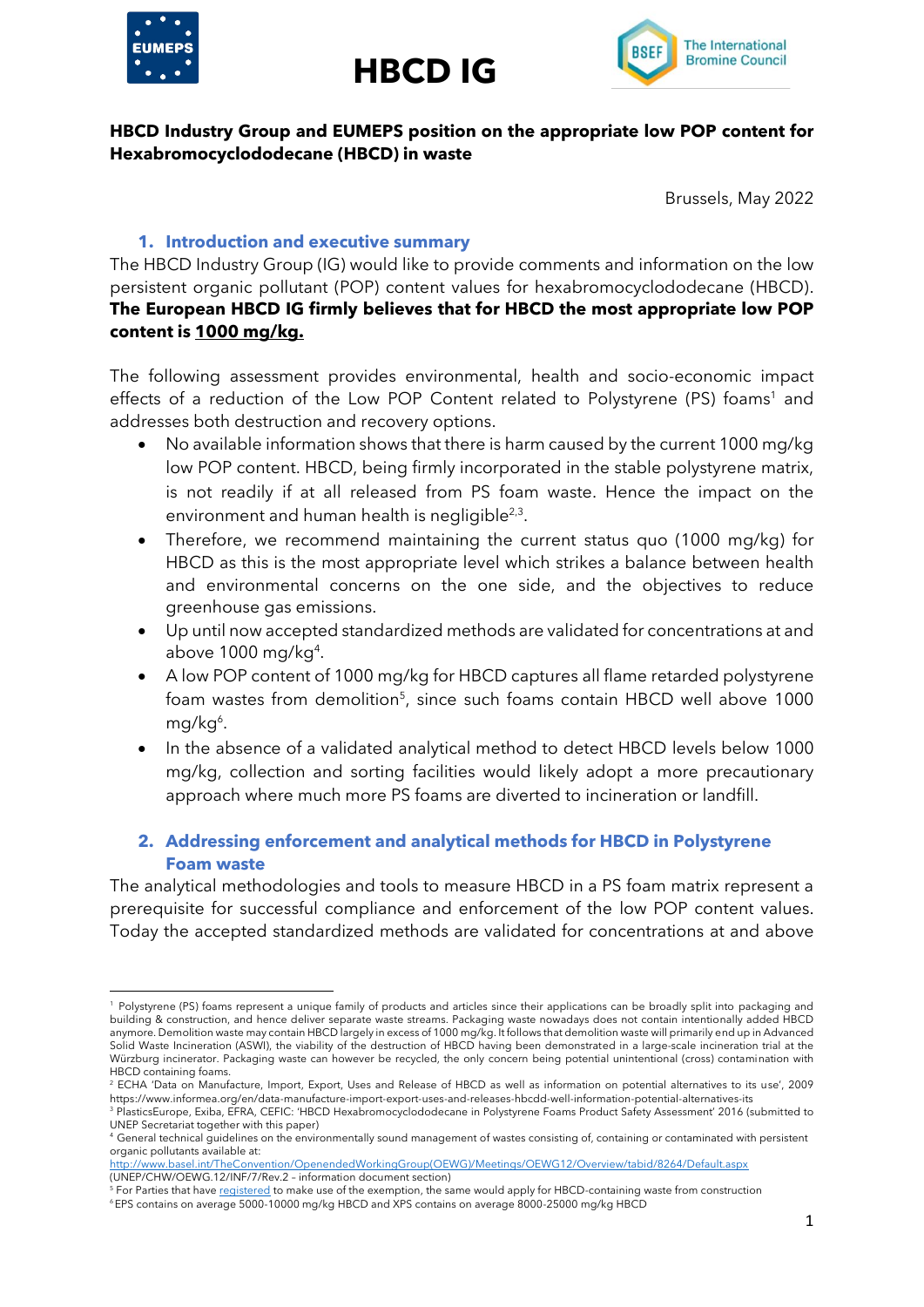





1000 mg/kg 7 . There is ongoing work within the global standardization body IEC111 for lowering this limit to 500 mg/kg for some of the methods.

Based on the experience developed over the last 5-10 years, the HBCD IG is preparing a documentation that will display more in detail the analytical boundaries and constraints related to the waste management of HBCD containing foams. This documentation is meant to meet the standards included in the General Technical Guidelines on the Environmentally Sound Management of Wastes consisting, containing or contaminated with POPs<sup>8</sup> and it will be shared with the BRS Secretariat and interested Parties.

Reducing the HBCD low POP content will neither reduce uncontrolled waste disposal nor help enforcement of national regulation (following COP decisions). Therefore, lowering the low POP content below 1000 mg/kg will not bring improved health and environmental performance. In contrary, general learnings from waste management have shown evidence that unrealistic requirements will undermine commitment and support by all stakeholders and promote illegal evasive actions.

#### **3. Addressing Parties' concerns on transboundary shipments**

Countries that have limited capacity to detect or treat POP-containing waste at the national level will rely on strict international standards (i.e. strict low POP content values) to ensure that POP-containing waste does not enter the country in the first place. Conversely to what it is thought, the lack of capacity to analyse waste makes it necessary to establish practical limits which allow the easy and cost-effective identification of HBCD. Lowering the current low POP content for HBCD will not be effective as such a limit would capture the same amount of waste as 1000 mg/kg, but would make the identification of that waste unnecessarily costly and complex and hence vulnerable to criminal evasive actions.

# **4. Environmental impact of Polystyrene Foam waste and related economic considerations**

HBCD being firmly incorporated in the stable polystyrene matrix, is not readily – if at all – released from PS foam waste (containing HBCD) to the environment, be it to air, water or soil, and hence the environmental impact is minimal<sup>9</sup>. Therefore, the dismantling, transport or disposal of the waste foams do not have negative impacts for the environment $^{10}$ .

In Europe, it has been shown that recovering PS foams brings significant energy savings from the avoided emissions of the creation of virgin raw materials, and saves around 50% CO<sup>2</sup> emissions compared to sending them for energy recovery via incineration. If a low POP content below 1000 mg/kg is adopted, more PS foam waste containing HBCD is likely to be sent to landfill<sup>11</sup>. There is the risk that limited capacities and raising costs of depositing waste

<sup>&</sup>lt;sup>7</sup> General technical guidelines on the environmentally sound management of wastes consisting of, containing or contaminated with persistent organic pollutants available at:

[http://www.basel.int/TheConvention/OpenendedWorkingGroup\(OEWG\)/Meetings/OEWG12/Overview/tabid/8264/Default.aspx](http://www.basel.int/TheConvention/OpenendedWorkingGroup(OEWG)/Meetings/OEWG12/Overview/tabid/8264/Default.aspx) (UNEP/CHW/OEWG.12/INF/7/Rev.2 – information document section) <sub>.</sub><br><sup>8</sup> Available at:

[http://www.basel.int/TheConvention/OpenendedWorkingGroup\(OEWG\)/Meetings/OEWG12/Overview/tabid/8264/Default.aspx](http://www.basel.int/TheConvention/OpenendedWorkingGroup(OEWG)/Meetings/OEWG12/Overview/tabid/8264/Default.aspx)

<sup>(</sup>UNEP/CHW/OEWG.12/INF/7/Rev.2 – information document section)  $\frac{1}{9}$  ECHA (ibid); and PlasticsEurope, Exiba, EFRA, CEFIC (ibid)

<sup>10</sup> This was also confirmed by the implementation of the German POP Waste Monitoring Ordinance (POP-Abfall-Überwachungs Verordnung) that entered into force in July 2017, Available at: [https://www.gesetze-im-internet.de/pop-abfall-\\_berwv/BJNR264410017.html](https://www.gesetze-im-internet.de/pop-abfall-_berwv/BJNR264410017.html)

<sup>11</sup> EU Regulatory Scrutiny Board Opinion, SEC(2021) 379 final, "Potential additional waste management costs for demolition operators and construction / demolition contractors resulting from diversion of 0.2% (640,000 t) of all C&D waste from non-hazardous waste landfill to hazardous waste landfill due to contaminates with EPS/XPS containing HBCD."